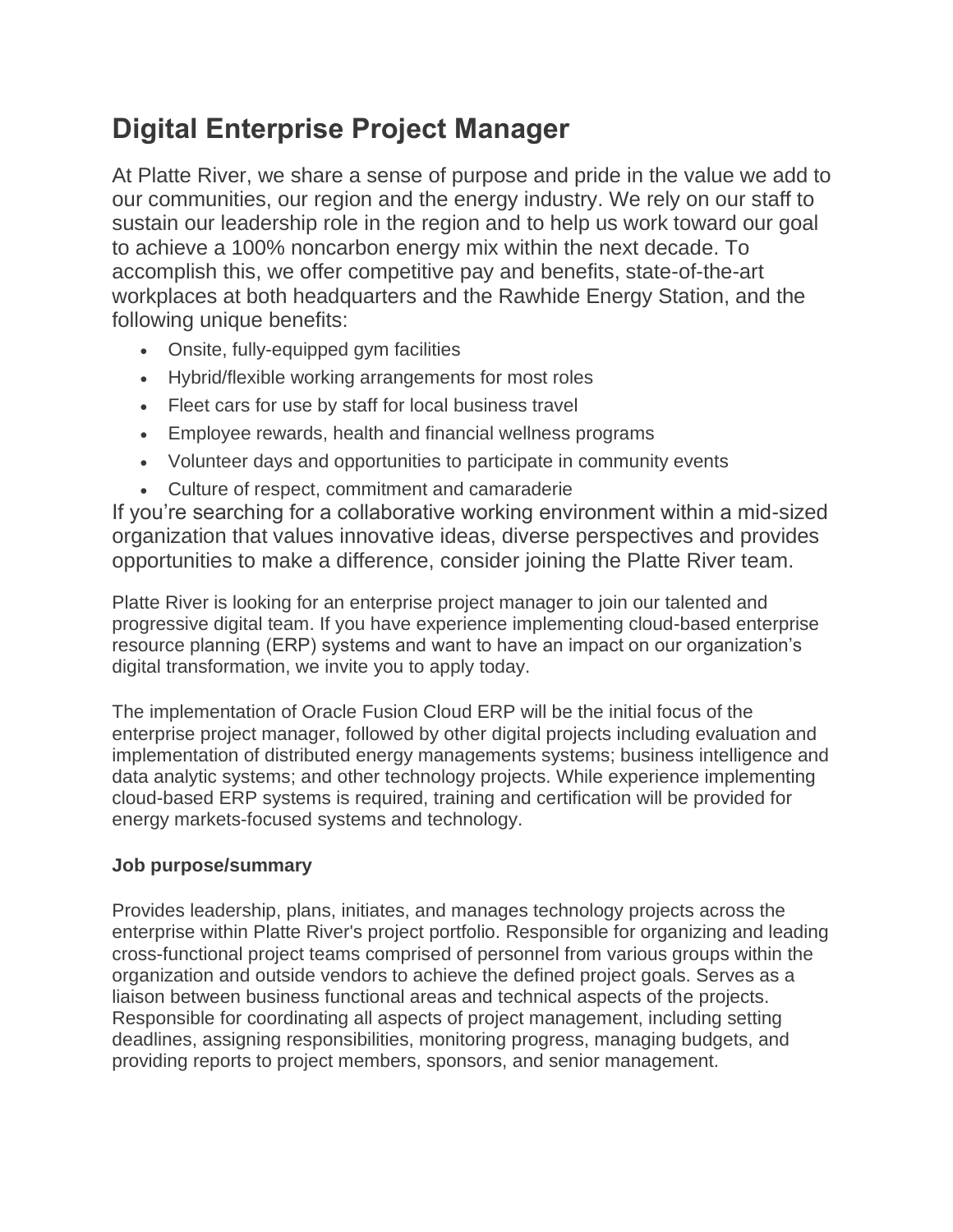## **Essential duties and responsibilities**

- Provides leadership, plans, initiates, and manages technology projects across the enterprise within Platte River's program and project portfolio.
- Develops project teams and project processes; establishes and executes a project communication plan.
- Monitors the performance of project team members and provides project management, tracking, and documenting on project milestones and deliverables.
- Identifies need for initial or supplemental project resources and initiates, reviews, and approves modifications to project plans.
- Directs activities of project personnel, schedules, and facilitates meetings related to projects to determine goal setting and project planning timeline.
- Responsible for mentoring, influencing and coaching project team members so they understand project goals and objectives.
- Leads a culture of organizational change and will be willing to engage in difficult conversations.
- Works collaboratively with supervisors, managers, and directors to influence resource requirement and commitment to project goals.
- Encourages organizational change to align with high-level project goals.
- Adheres to and promotes proper methods and techniques which are consistent with current operating procedures, training requirements, and company policies.
- Demonstrates safe work practices and complies with established safety procedures.

# **Other duties**

- Stays updated on current project management practices and trends.
- Performs other duties as assigned.

# **Knowledge, skills and abilities**

- Proficiency with Microsoft Office applications, including MS Teams, and OneDrive.
- Ability to establish and maintain effective working relationships, exhibit a positive attitude, and collaborate with others to provide a high level of customer service.
- Experience using project management tools and related technologies.
- Experience in different project management methodologies.
- Experience gathering requirements, business analysis, and documentation.
- Experience coaching and team building.
- Experience managing an enterprise-level ERP system implementation.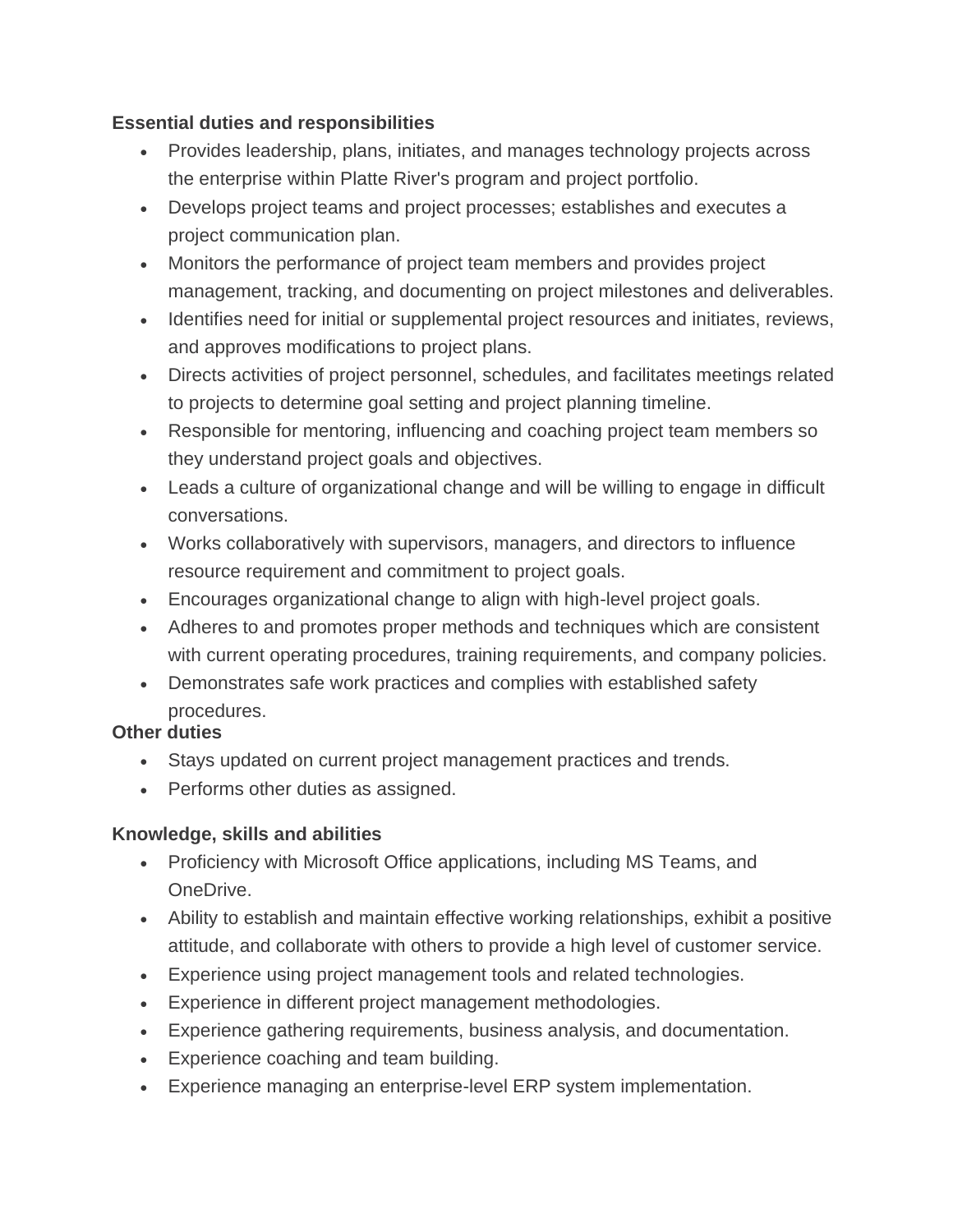• Electric utility industry experience preferred.

## **Qualifications**

#### **Education**

- Bachelor's degree in project management or related field or equivalent combination of education and experience is required.
- CAPM, PMP or similar certification is preferred; and will be required to acquire within two years of employment start date.

# Required work experience

- At least five years of experience leading complex IT or Technology projects.
- Experience completing an implementation of a major cloud-based ERP within the past five years.

## Licenses/certifications

• Current valid driver's license and ability to remain insurable under Platte River's vehicle liability policy is required.

## **Physical requirements**

While performing the duties of this job, the employee is required to frequently sit, stand, and walk. Must frequently lift up to 20 pounds and occasionally lift and/or move up to 50 pounds. Specific vision abilities required by this job include close vision and the ability to adjust focus.

*The following are required with approximate requirements and percentage of time:*

- Use of computer and other related equipment 75% of time while sitting or standing
- Walking 20%
- Frequently lifting up to 20 lbs. and occasionally lifting up to 50 lbs. 5%

#### **Work environment**

This job operates in a professional office environment and routinely uses standard office equipment such as computers, phone, photocopiers, filing cabinets, and other office machines and equipment.

• Exposure to routine office noise

**Bi-weekly salary range for position:** \$4,114 - \$5,657 (placement DOQ) *(range if annualized: \$106,968 - \$147,084)*